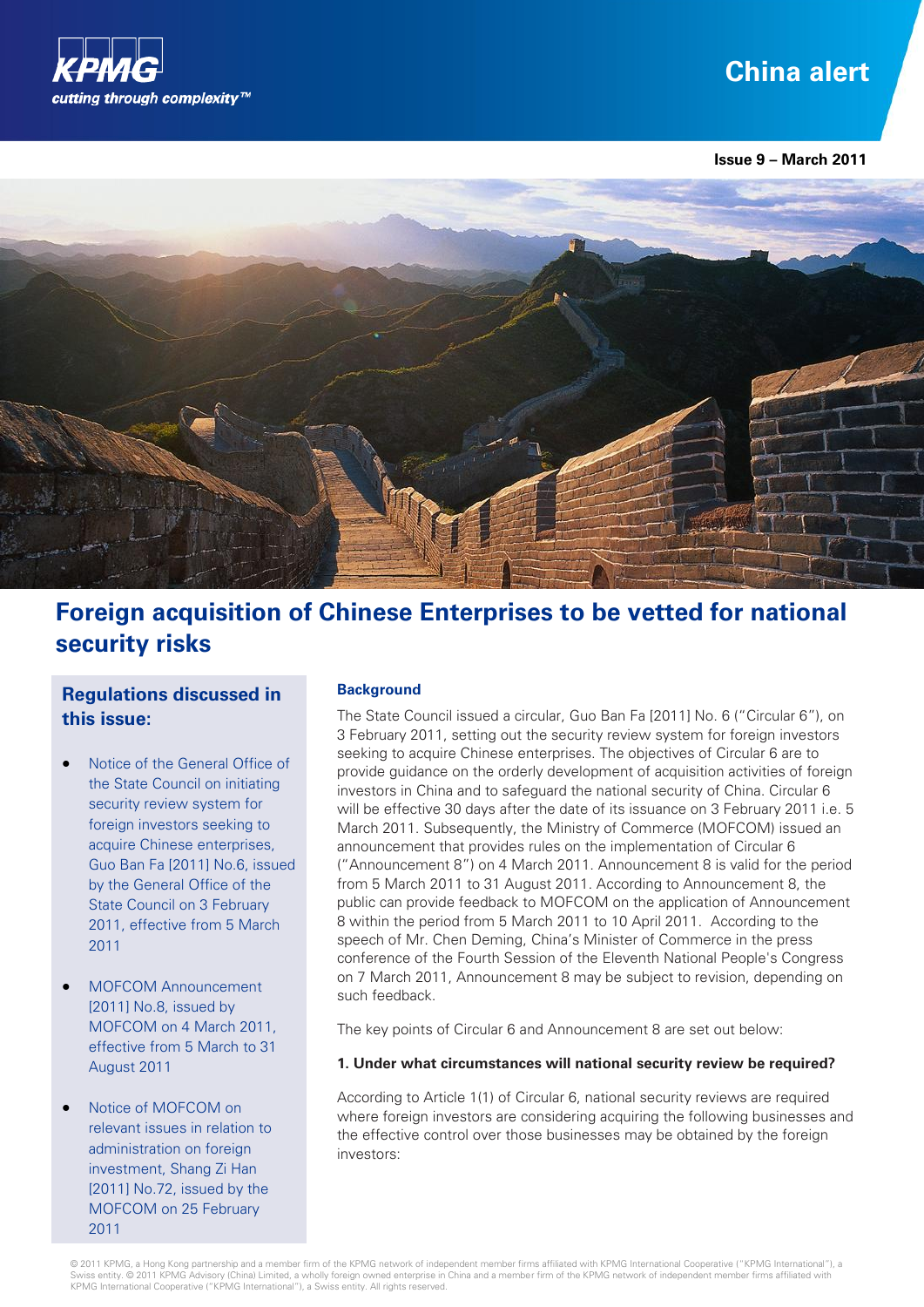

*The national security review regulations have come as no surprise, given that a similar line was adopted in the earlier Xugong precedent case in 2006 and in the regulations on foreign acquisition of domestic enterprises that came out the same year. Many other countries have similar regimes to safeguard their national security. There is a valid reason for China to institute its own security review system. However, it appears that some foreign investors hold rather cynical view towards Circular 6, fearing that M&A deals may get blocked easily under the mantle of national security due to economic or other factors. Indeed, in this era of resource scarcities and food shortages, the line between economic concerns and national security can occasionally blur. But one thing is for sure, businesses are awaiting real life security review cases with great interest.*

> John Gu Tax partner, Hong Kong KPMG China

> > I

1

- Military related enterprises such as:
	- Enterprises in the military industry and military accessory industry
		- Enterprises in the vicinity of strategic and sensitive military facilities
	- Other unites that are related to national defence and security.
- Enterprises involved in operations that are concerned with national security such as:
	- Important agricultural products
	- Important energy and resources
	- Important infrastructure facilities
	- Important transportation services
	- Critical technologies
	- Manufacture of heavy equipment.

None of the abovementioned businesses are defined as Circular 6. Presumably none of these businesses fall within the Prohibited category in the Catalogue for Foreign Investment Industry Guidance, otherwise there should not be any need for review. However, more detailed guidance should be provided on the scope of each of these businesses shortly in order that the reviewing authorities can carry out the review objectively and effectively.

The acquisition of Chinese Enterprises by investors in Hong Kong SAR, Macao SAR and Taiwan Region will also be subject to the rules in Circular 6. Where a proposed acquisition involves the investment in newly added fixed assets or state-owned assets, the regulations in connection with state fixed assets or state-owned assets shall apply. The foreign acquisition of Chinese financial institutions shall be subject to different rules which will be issued separately.

#### **2. What constitutes "acquisition of Chinese Enterprises by foreign investors" for national security review purposes?**

Foreign investors will be treated as acquiring Chinese Enterprises<sup>1</sup> under the following circumstances:

- Foreign investors acquire the equity interests in non-Foreign Investment Enterprises (non-FIEs) or subscribe to additional capital of non-FIEs in China
- Foreign investors acquire the equity interests in FIEs from a Chinese partner or subscribe to the additional capital of FIEs in China
- Foreign investors set up FIEs through which to acquire and operate the assets of Chinese Enterprises or through which to acquire the equity interests in Chinese Enterprises
- Foreign investors directly acquire the assets of Chinese Enterprises and use those assets to establish and invest in FIEs that will operate those assets.

In the first situation, it is not clear if on-FIEs include enterprises in China that are owned and controlled by other FIEs. Such enterprises do not qualify as FIEs unless they are located in the Central and Western Region of China or they are owned by FIEs that have the status of a Chinese Holding Company. It is important to note that in the second situation, even the transfer of equity interests in FIEs can be subject to national security review. However, it seems that where a foreign investor acquires equity interests in a FIE from another foreign investor, there is no need for national security review even if the FIE carries out the operations that fall within the national security review scope. It is not clear if "FIEs" in this context include FIEs whose approval certificates bear the additional remark, "foreign interest is less than 25 percent". However, in that case, most probably the criteria for "effective control" as discussed in Point 3 of this article below, will not be met.

<sup>&</sup>lt;sup>1</sup> Circular 6 uses the term, "Enterprises within the territory of China" (境内企业) rather than "Chinese Invested Enterprises" (内资企业). There is also the use of the term, non-FIEs (非外商投资企业). To distinguish these types of enterprises from FIEs in the English version of this article, the term, "Chinese Enterprises", is used to denote enterprises within the territory of China.

<sup>© 2011</sup> KPMG, a Hong Kong partnership and a member firm of the KPMG network of independent member firms affiliated with KPMG International Cooperative ("KPMG International"), a Swiss entity. © 2011 KPMG Advisory (China) Limited, a wholly foreign owned enterprise in China and a member firm of the KPMG network of independent member firms affiliated with KPMG International Cooperative ("KPMG International"), a Swiss entity. All rights reserved.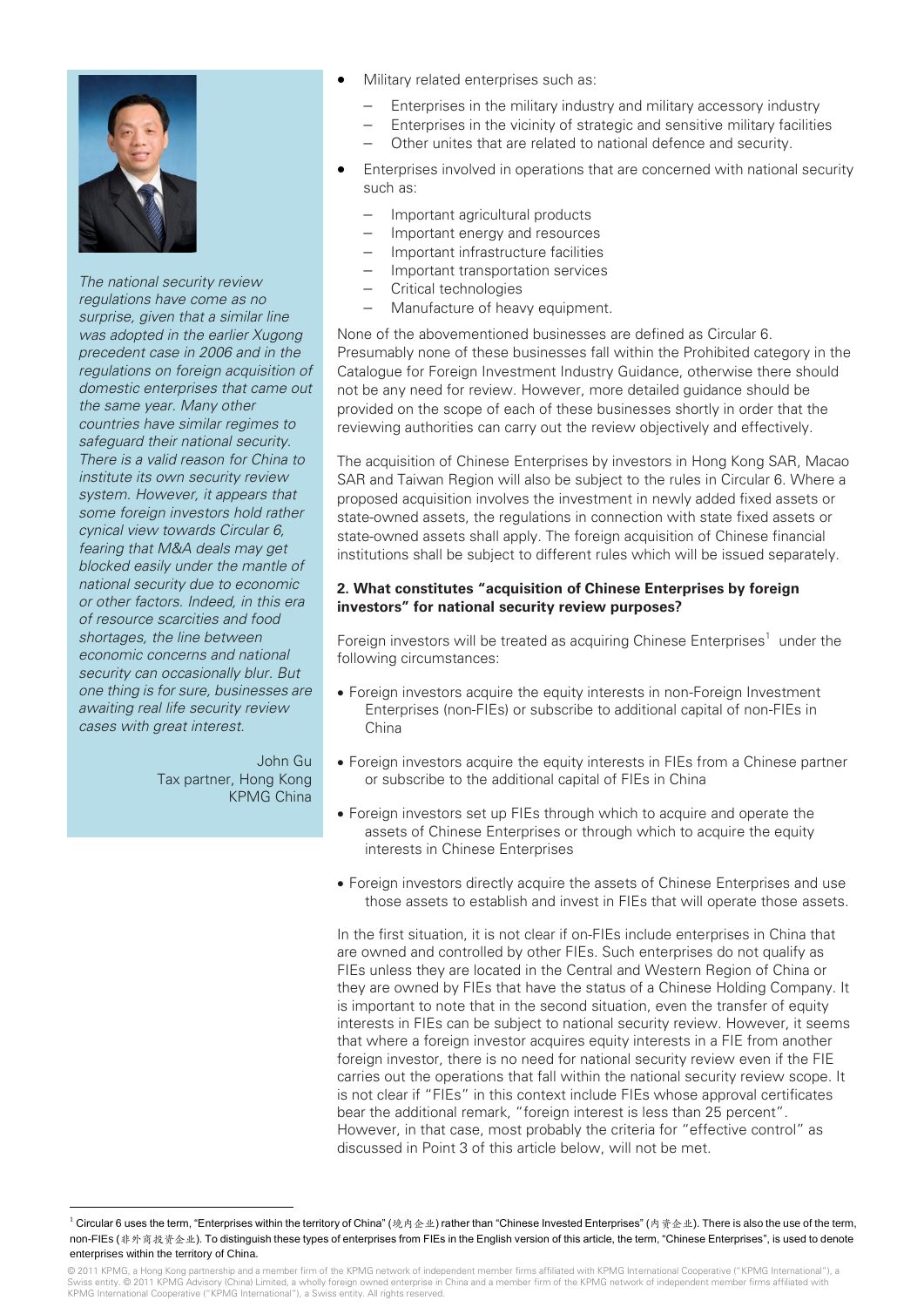In the third situation, it is not clear if the national security review is required when the foreign investor first sets up the FIE or only when the FIE proceeds to acquire the assets of the Chinese Enterprise. Generally the act of acquiring assets itself does not require approval of the Ministry of Commerce or its local offices.

Circular 6 also does not deal with situations where the acquisition of equity interests in Chinese Enterprises is effected via the purchase of the shares in the offshore holding companies of the Chinese Enterprise. Such offshore holding company structure could have been put in place under a "round-trip" investment arrangement. Circular 6 also does not cover situations where equity interests in Chinese Enterprises are held on trusts or as nominees by other Chinese Enterprises for foreign investors. However, according to Article 15 of the Regulations on Acquisition of Chinese Enterprises by Foreign Investors issued by the MOFCOM on 2006 and revised in 2009, Decree No 6, parties involved in a foreign acquisition shall not conceal the relationship between two parties via trusts, nomination or other methods.

Except for the second situation, all the above situations are envisaged in Article 2 of Decree No 6 issued in 2009.

#### **3. What constitutes "effective control" for national security purposes?**

A foreign investor is regarded as having effective control over a Chinese Enterprise where the foreign investor becomes the controlling shareholder or effective controlling party of the Chinese Enterprise via acquisition, including the following circumstances:

 The foreign investor and its controlling parent company and controlled subsidiary or subsidiaries would hold 50% or more of the shares in the Chinese Enterprise after the acquisition, as illustrated in the following diagram.



 $X\% + Y\% + Z\% + Z'\% > 50\%$ 

It is not clear in the first situation as to how to identify the controlling parent company and the controlled subsidiaries of the foreign investors. It is reasonable to assume that the same test of "effective control" as applied to the Chinese Enterprises will apply. It is also not clear if "controlled subsidiaries" cover both subsidiaries outside China and subsidiaries in China or subsidiaries outside China only. In the above example, it is assumed that controlled subsidiaries in China will also be taken into account in ascertaining effective control of the Chinese Enterprise.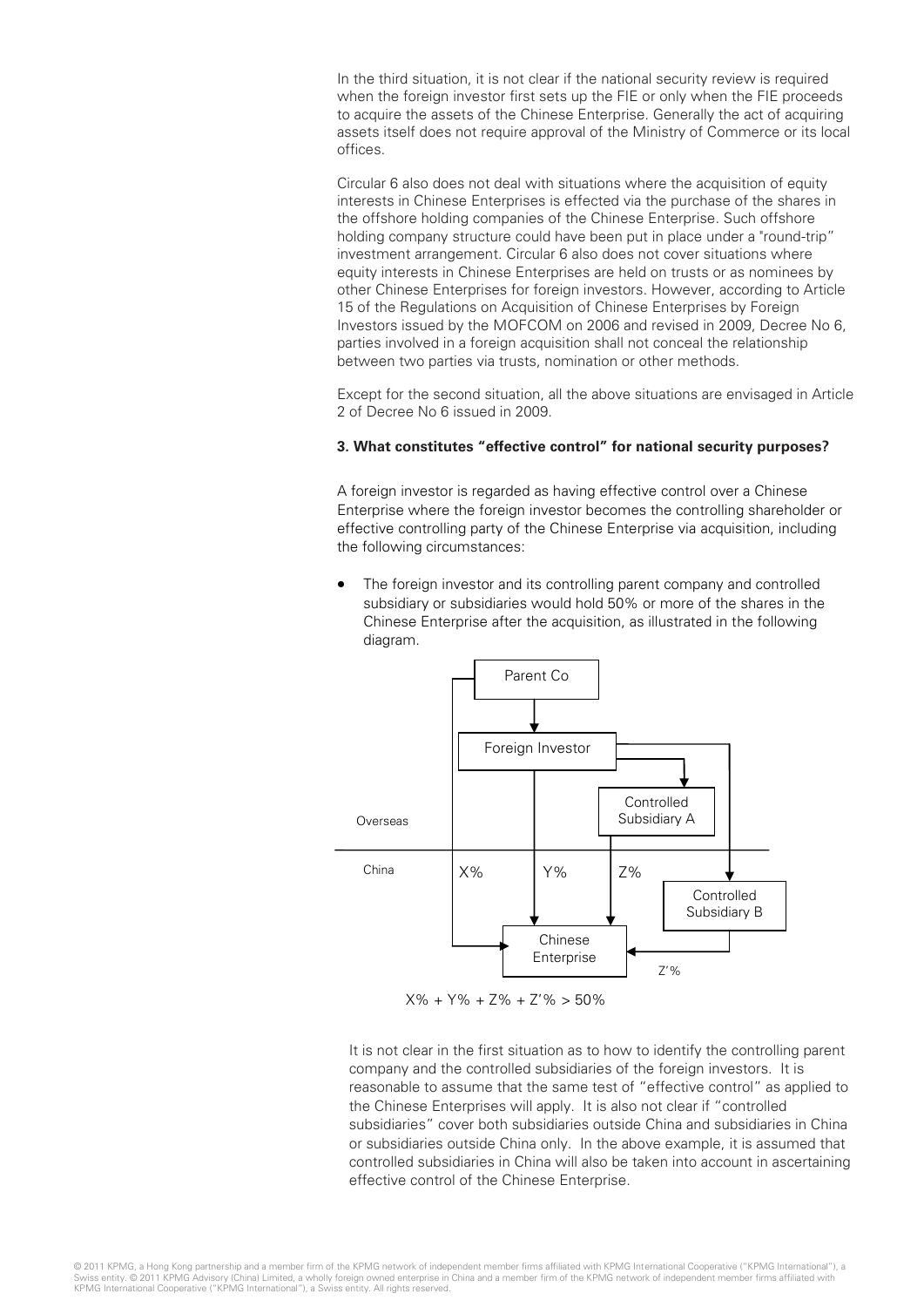A number of foreign investors would together hold 50% or more of the shares in the Chinese Enterprise after the acquisition, as illustrated in the following diagram.



X% + Y% + Z% > 50%

- The foreign investor would hold less than 50% of the shares in the Chinese Enterprise after the acquisition but would have sufficient voting rights to exert significant influence over the resolutions of shareholders' meetings, general meetings or board meetings.
- Other circumstances that would cause the effective control in respect of operational decisions, finance, personnel, technologies, etc to be transferred to the foreign investor.

The fourth situation contains a catch-all provision. This may cover where foreign investors control the operation of Chinese Enterprises through trustees or nominees.

#### **4. What factors will the authorities look at in a national security review?**

The reviewing authorities will consider the following factors:

- National defence and security, including the impact on the capability of the State in producing domestic products and providing domestic services and related equipment and facilities required for national defence and security
- Stable operation of national economy
- Maintenance of basic social order
- Capability of conducting research and development on the critical technologies relating to national security.

#### **5. Who will carry out such review?**

The national security review will be conducted by an inter-ministry joint committee (Joint Committee). A Joint Committee will be initiated by the National Development and Reform Commission (NDRC) and MOFCOM under the leadership of the State Council and joined by the departments in charge of the industries and sectors related to the proposed foreign acquisition.

The principal duties of a Joint Committee are to:

- Analyse the impact foreign acquisition will have on national security
- Carry out research and coordination in respect of major problems encountered in the national security review
- Reach a decision on the outcome of the national security review.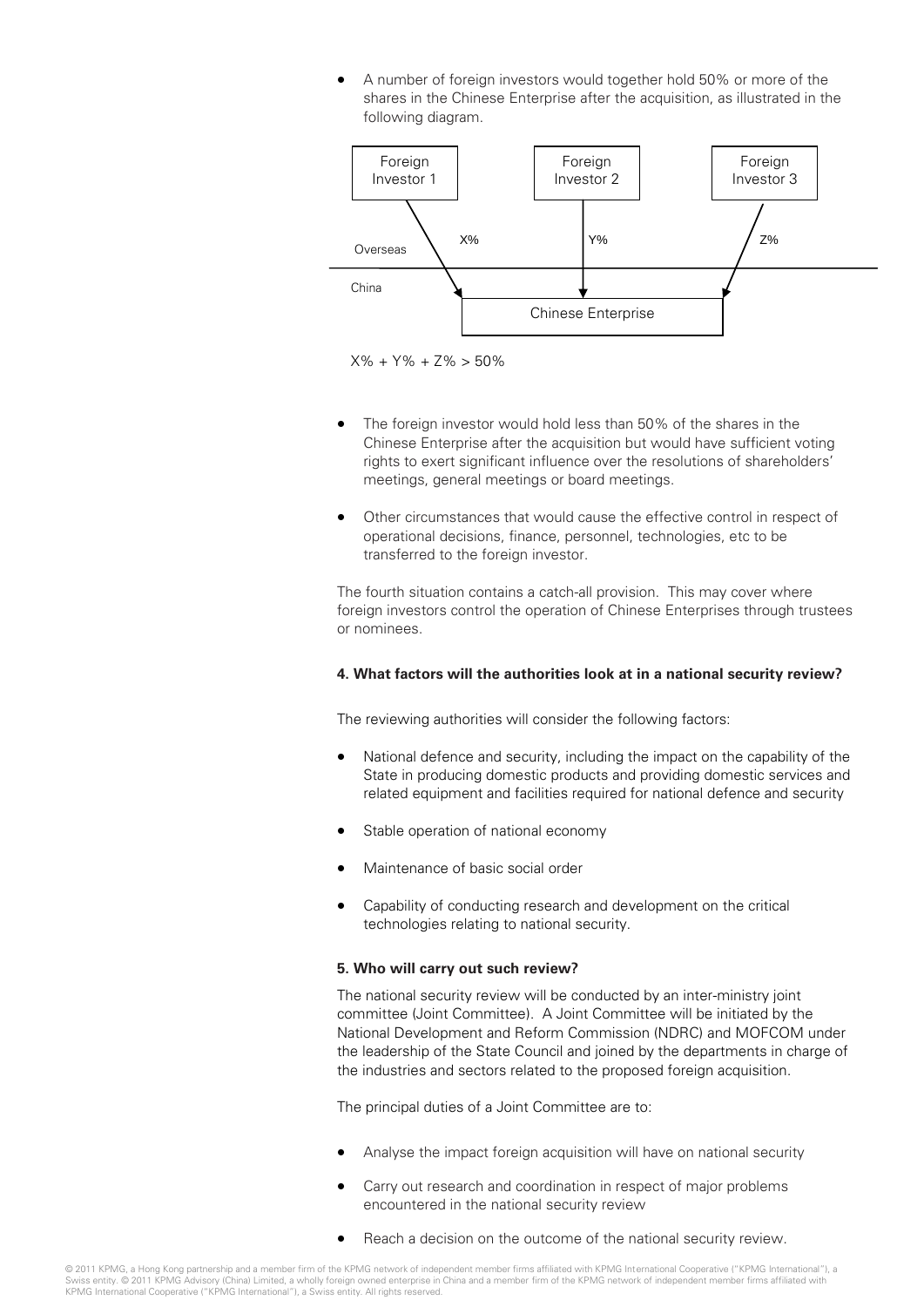#### **6. What will be the decision-making process of a Joint Committee?**

When a Joint Committee receives an application for national security review, it should first decide whether it is necessary to conduct such review. If so, the Joint Committee will conduct a General Review. If the General Review is passed, then the foreign investor may proceed with the acquisition; otherwise, the Joint Committee will conduct a Special Review. If the Special Review is passed, then the foreign investor may proceed with the acquisition. Otherwise the foreign investor will have to abandon the acquisition. The decision of the Joint Committee seems to be final, and Circular 6 does not provide for any further review or appeal procedures. The decision-making process may be illustrated as follows:



#### **7. What will be the procedure of a General Review?**

A General Review takes the form of a written request for opinions. When the Joint Committee receives an application for national security review from MOFCOM, the Joint Committee will have to seek opinions from the relevant departments in charge of the industry and sector related to the proposed acquisition in writing within five working days of receipt of the application. When the relevant departments receive the written request for opinions, they should issue written opinions within twenty working days. If the relevant departments are of the view that the acquisition will not affect national security, there shall be no special review. In that case, the Joint Committee will be required to express its review opinion and notify MOFCOM of such opinion within five working days of receipt of the written opinions from all the relevant departments.

The procedure of a General Review is summarised as follows:

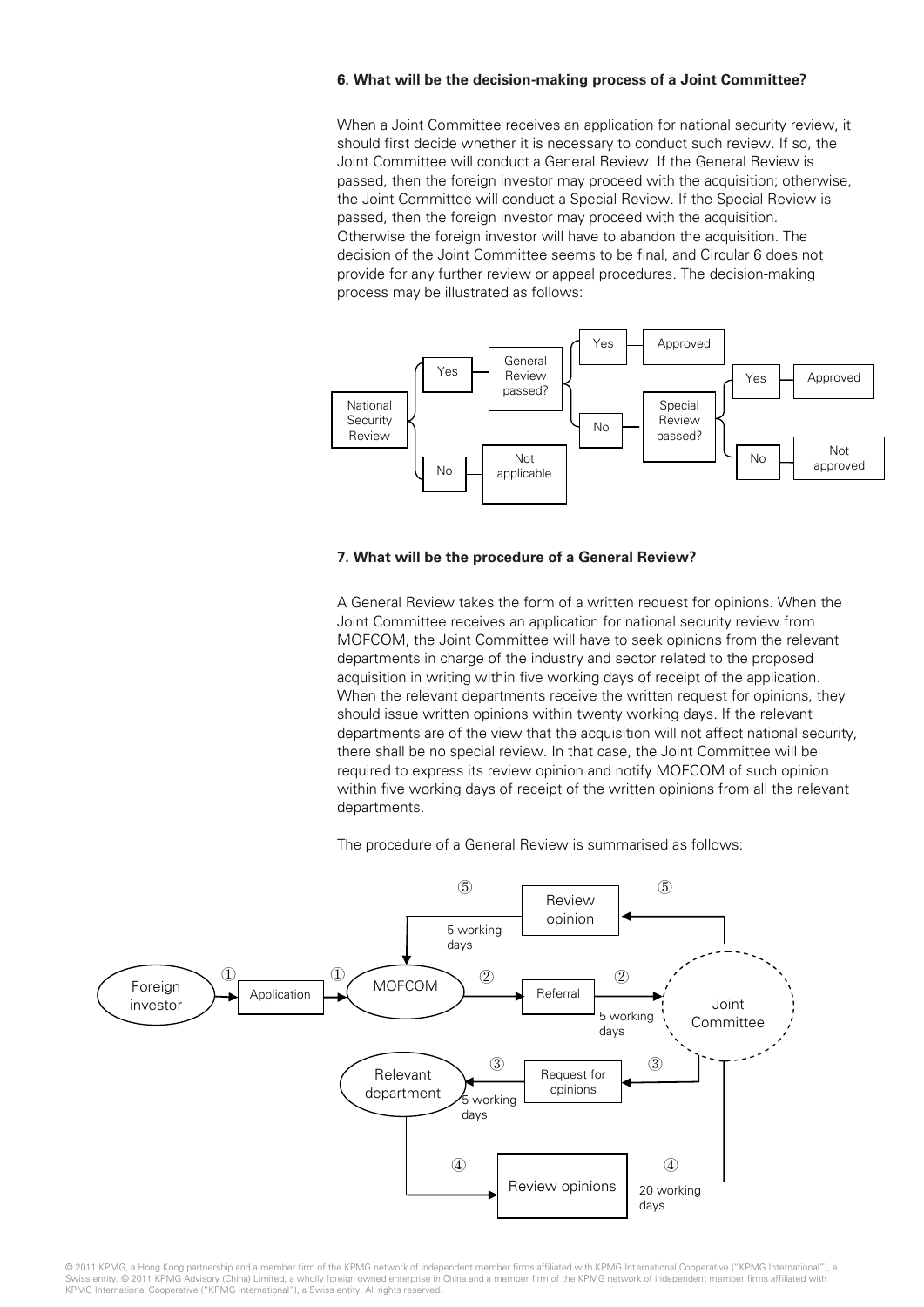#### **8. What will be the procedure of a Special Review?**

If the relevant departments are of the view that the acquisition may affect national security, the Joint Committee should initiate the procedure of a Special Review within five working days of receipt of the written opinions of the relevant departments. After the Joint Committee has initiated such procedure, it should organise the assessment of the security implications of the acquisition and take into account the views from the assessment in reviewing the acquisition. Where there is a general consensus, then the Joint Committee will express its review opinion accordingly; where there is significant dispute, then the Joint Committee shall submit the case to the State Council for the latter's decision. The Joint Committee should complete a Special Review or submit the case to the State Council for the latter's decision within sixty working days from the day on which it initiates the Special Review procedure. The Joint Committee shall notify MOFCOM of its review opinion in writing.

The procedure of a Special Review is summarised as follows:



*Interestingly, while the rules for foreign acquisition of Chinese enterprises have been tightened, those for the approval of setting up foreign investment enterprises have generally been relaxed. In many cases, the power of approval has been delegated to the department of commerce at the provincial level. However, despite the empowerment of the provincial commerce departments, MOFCOM is still very vigilant about the service industry. According to MOFCOM's recent Circular 72, three service sectors will require special attention, namely (1) special regulated sectors (e.g. finance lease, advertising (2) sensitive sectors (e.g. micro-finance, credit rating) and (3) sectors with large cash influx (e.g. venture capital, equity investment).*

Chris Ho Tax partner, Shanghai KPMG China *\*Steps 5 and 6 are mutually exclusive.*

#### **9. Should a proposed acquisition that is for USD 300 million or below be subject to national security review?**

According to Announcement 8, an acquisition that is for USD 300 million or below should still be subject to national security review if the acquisition constitutes an effective control over a company that falls with the scope of operations set out in Article 1(1) of Circular 6.

This questions has been raised because, according to a circular issued by MOFCOM on 25 February 2011, Shang Zi Han [2011] No. 72 ("Circular 72"), under normal circumstances a foreign acquisition project that is for an amount of USD 300 million or below needs only approved by the commerce department at the provincial level. However, if such project falls within the scope of Decree 6, it will have to be approved by MOFCOM at the national level. Decree 6 basically requires MOFCOM approval for projects in key sectors, projects containing factors that affects or may affect national economic security or projects that would result in the change of effective control over well-known trademarks or old China brands. By the same token, projects that would potentially affect national security in accordance with Circular 6 should still go through the national review process as prescribed by Circular 6 even if the proposed acquisition is for an amount of USD 300 million or less. Basically, Announcement 8 confirms this position.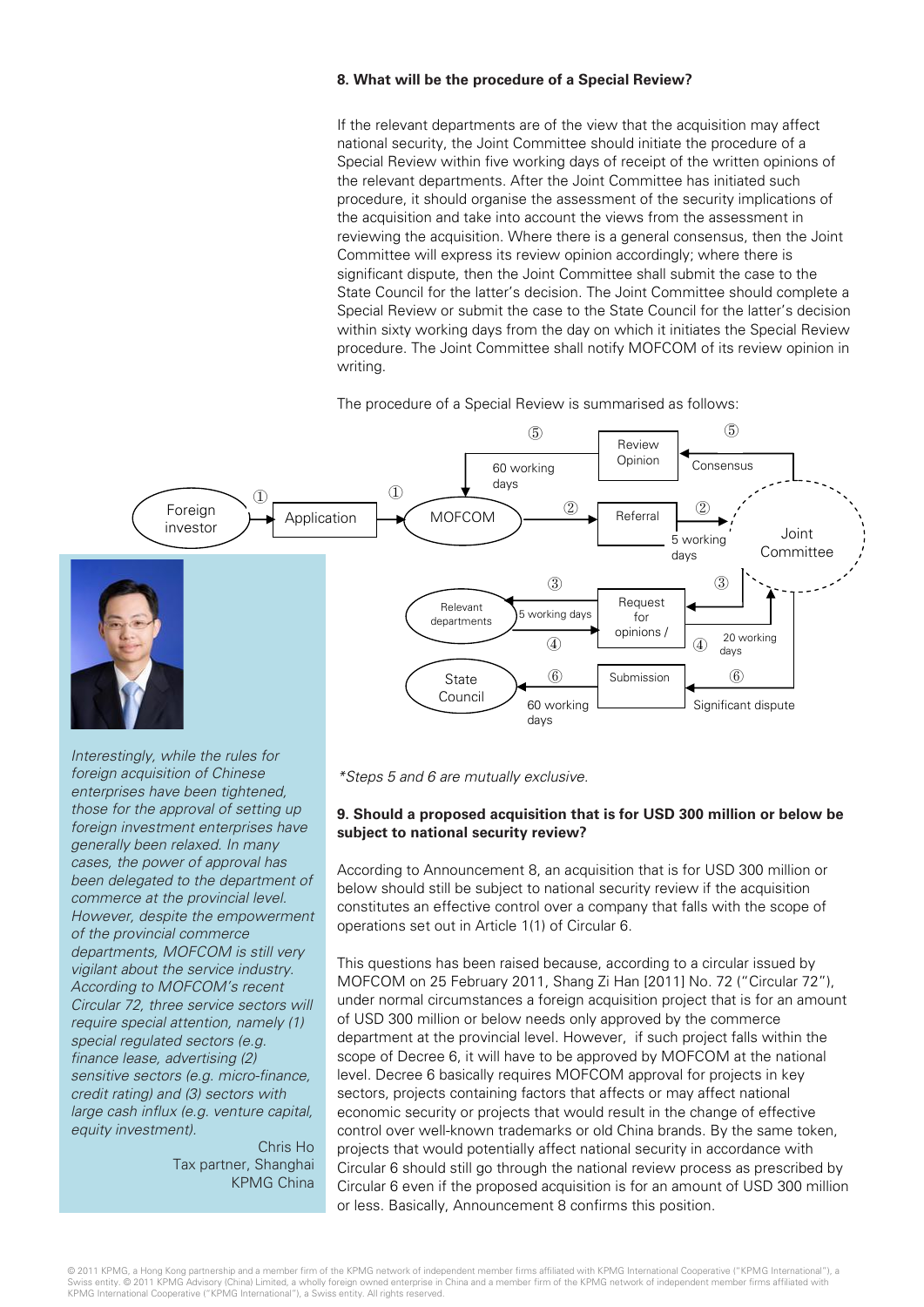

*It is interesting to see how the anti-monopoly review process will interact with the national security review process. Presumably the national security review process should take precedence over the anti-monopoly one. Once an acquisition proposal has failed the national security review, there should be no point for it to proceed to any other review. Conversely, a proposal that has passed the national security review can still fall foul of the operator concentration rules. This potentially means that foreign investors will have one more hurdle to clear. As such, foreign investors should allow more time, do more research and enlist more professional advice and assistance in planning acquisitions in China.*

> Tracy Zhang Tax partner, Beijing KPMG China

#### **KPMG observation**

Circular 6 can trace its inception back to a MOFCOM panel review in 2006 when Carlyle, an international private equity firm, proposed the acquisition of an 85 percent interest in Xugong Group Construction Machinery Co., Ltd, a domestic manufacturer of heavy equipment. In that case, MOFCOM refused to grant the approval to the private equity firm's proposed acquisition of Xugong. National security was cited as the grounds in that decision. The State Council issued Decree 6, as mentioned in Point 2 of this article, in the same year, which endorses the principle of "economic security" as a key criterion to consider in reviewing and approving a foreign acquisition application in China.

In August 2007, China's Anti-Monopoly Law was promulgated, taking effect from 1 August 2008.The Anti-Monopoly Law more clearly sowed the seeds for Circular 6. In Article 31 of the Anti-Monopoly Law, it is stated that where foreign investors acquire Chinese Enterprises or use other methods to participate in operator concentration, affecting "national security", the approval authorities are required to not only scrutinise the risk of operator concentration in accordance with the Anti-Monopoly Law, but also to review national security risks in accordance with the "relevant regulations of the State". Such regulations are now set out in Circular 6.

While Circular 6 should provide more clarity, certainty and objectivity to the approval process of foreign acquisition, it is clear that foreign M&A transactions in certain sectors will be subject to greater scrutiny and additional approval process. Further, as mentioned above, there are still a number of unanswered questions created by the new rules. For example, the exact scope of projects that will call for national security review, and the criteria used in the review, all require further clarification. No doubt, the combination of the Anti-Monopoly Law and national security review requirements can make the approval process even more complicated and time-consuming. Foreign investors contemplating acquisitions in China should expect more challenges ahead.

In addition, it would be interesting to see whether the national security review will be extended to M&A transactions undertaken by RMB funds managed and controlled by foreign private equity managers, particularly when they co-invest with offshore funds managed by the same manager, a growing phenomenon in China.